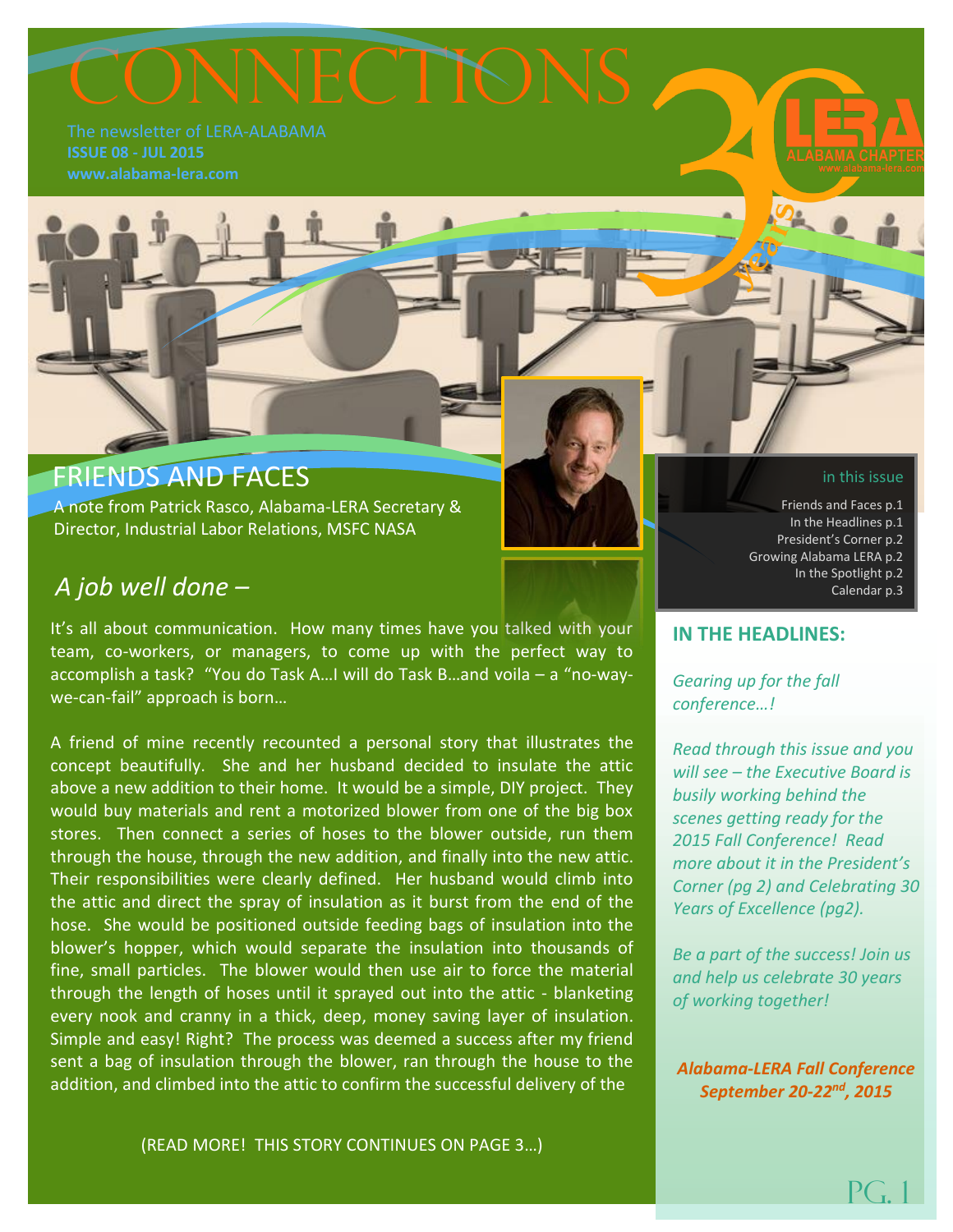# **Don't miss the Alabama-LERA 2015 Fall Conference**! Celebrating 30 Years of Excellence:

The 2014 Fall Conference was indeed a clear success! Boasting a roster packed with national level speakers and subject matter experts, the conference once again delivered a phenomenal mix of data, thought provoking presentations, and audience driven discussion. 2015 will deliver yet another high quality event. We are again engaging students from around the state, and securing top level speakers from across the country. Participants will once again have the opportunity to network with key labor and management professionals from the national and state levels. Sign up now a[t www.alabama-lera.com](http://www.alabama-lera.com/)



ABOVE: Snapshots from the 2014 Alabama-LERA Fall Conference. The program lineup boasted top caliber speakers including the President of LERA (Martin Mulloy); FMCS Commissioner Rich Giacolone; TERRA President Kim Lafevor; Jim Hunter, IBEW Utilities Director; Darryl Dewberry, International District Vice President United Mine Workers; Jonathan Halbesleben, Healthsouth Chair of Health Care Management, UA; and a guest panel of arbitration experts (Trevor Bain, Richard Brooks, Jack Clarke, Ed Harrison).

# IN THE SPOTLIGHT:

The 2015 Huntsville Luncheon Meeting – Co-sponsored by the Area Labor Management Relations Council

When: July 14, 2015 Registration at 11:00am Lunch & Program at 11:30pm Where: The Summit, Redstone Arsenal Building 130, Golf Course Road Redstone, AL 35898.

How: Cost is \$25.

Make your reservation on-line at www.alabama-lera.com



## THE PRESIDENT'S CORNER



## Greetings everyone!

I'm sure everyone is enjoying the nice warm summer…which means the Fall Conference is right around the corner! We will be celebrating our 30<sup>th</sup> year, and plans are underway to have our best Conference ever. The Executive Board has spent a tremendous amount of time this year meeting and finalizing all of the events. Last year was a huge success. We want to continue that level of quality, so we have an action packed line-up with some highly recognized speakers. Also, there will be very special event that will have a lasting impact on our Chapter. Please convey to your colleagues the importance and significance of this conference. We have been very fortunate to be recognized as a winner of LERA National's "Outstanding Chapter" awards this past year! Take a look at the chapter's web page www. Alabama-LERA.com, and be sure to register. We look forward to a great Conference and hope to see you at the white sands of Orange Beach on September 20<sup>th</sup>-22<sup>nd</sup> 2015.

*Tony*

Pg. 2